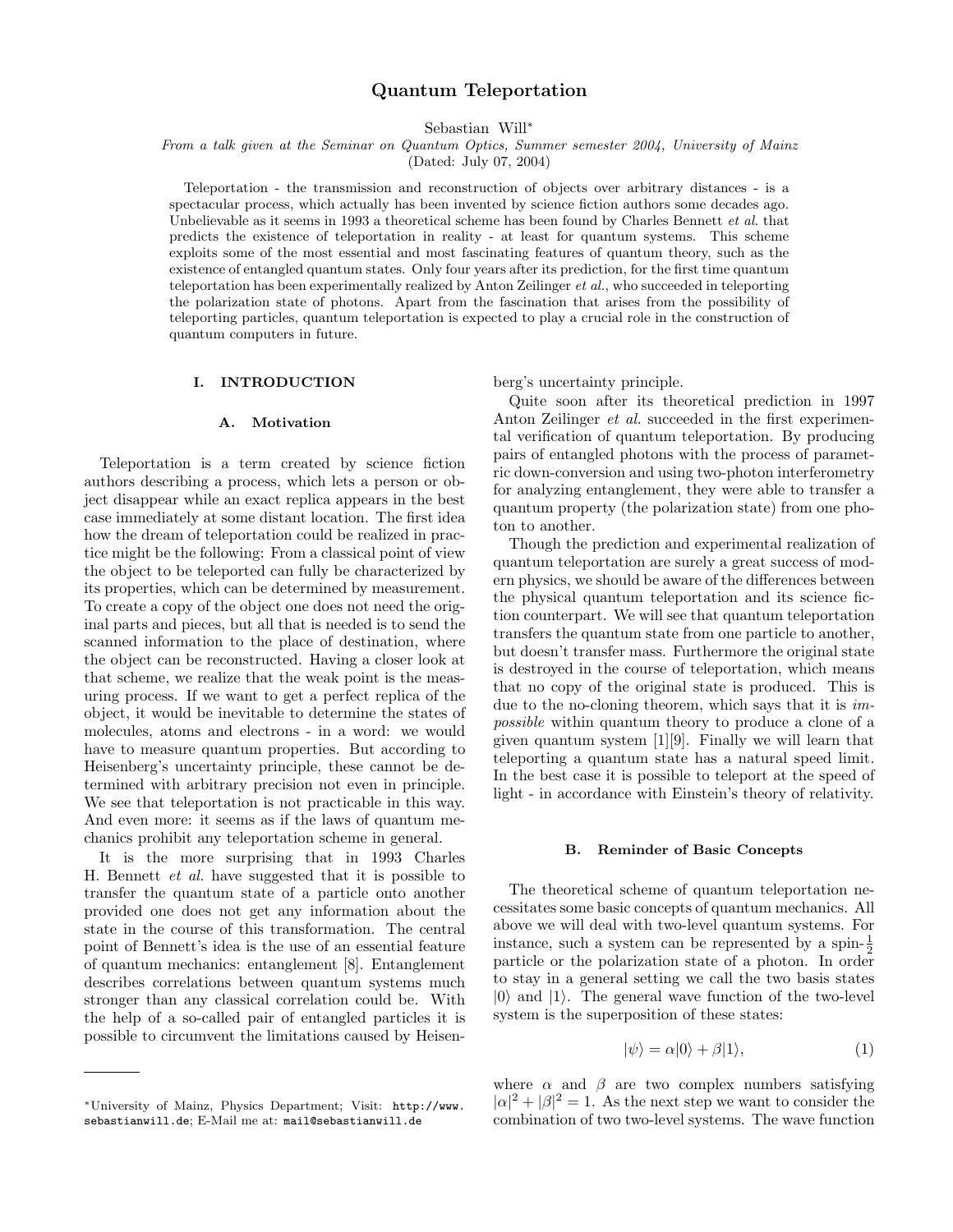of such a system might be the following one:

$$
|\psi\rangle = \frac{1}{\sqrt{2}} (|0\rangle_1 |1\rangle_2 - |1\rangle_1 |0\rangle_2), \qquad (2)
$$

which is a special superposition of states and an example for the so-called entangled states or EPR states [10]. As already mentioned above, entanglement is an essential feature of quantum mechanics and the reason for this is the following: The entangled state describes a single quantum system in an equal superposition of the states  $|0\rangle_1|1\rangle_2$  and  $|1\rangle_1|0\rangle_2$ , and the two particles involved lose their identities in a certain sense. The entangled state contains no information on the individual particles; it only indicates that the two particles will be in opposite states. This means that as soon as a measurement on one particle projects it onto, let's say,  $|0\rangle$ , the state of the other one must be  $|1\rangle$ , and vice versa. Noting the fact that Eq. (2) doesn't impose any restrictions on the spatial distance between the two entangled quantum systems, quantum mechanics predicts an instantaneous influence between two particles, which can be arbitrarily far away from each other. This effect seems to be unbelievable and so many distinguished physicists couldn't accept it; Einstein among them even called it a "spooky action at a distance" [11]. Nevertheless experiments have shown that this property of entangled states is reality.

Knowing the special features of entangled EPR states, we want to have a closer look at how entangled systems are put to work in the theoretical scheme of quantum teleportation.

# II. THE CONCEPT OF QUANTUM TELEPORTATION

# A. Definition of the problem. . .

Suppose that a sender, whom we call "Alice", has a quantum system such as a spin- $\frac{1}{2}$  particle or a photon prepared in a certain quantum state  $|\psi\rangle$ . We assume that Alice doesn't know the exact wave function of her state, but she wants to transfer sufficient information to a receiver at a distant location, we call him "Bob", for him to make an exact copy of it. If Alice knew the wave function of her state, this would be sufficient information, but in general there is no way to learn it. To make this point clear, let's consider a two-level system with its general wave function

$$
|\psi\rangle = \alpha|0\rangle + \beta|1\rangle, \tag{3}
$$

where  $\alpha$  and  $\beta$  are two complex numbers satisfying  $|\alpha|^2 + |\beta|^2 = 1$ . A measurement on this quantum system would lead to a projection onto an eigenstate of the measured observable. If  $|\psi\rangle$  isn't accidentally an eigenstate of the observable, which is extremely unlikely, Alice has no chance to learn the exact wave function. We conclude that measuring  $|\psi\rangle$  in general leads to a loss of information and makes a reconstruction of the state impossible.

So we might think that the only possibility for Alice to provide Bob with the whole information on  $|\psi\rangle$  would be sending the particle itself. This, of course, is the trivial method, and therefore we want to think of a scenario which doesn't allow sending the particle. Let's say, the communication channel between Alice and Bob is not good enough to preserve quantum coherence. Now, what can Alice's and Bob's strategy be?

An answer to this question has been found by Bennett et al. [2] presented in their article "Teleporting an Unknown Quantum State via Dual Classical and Einstein-Podolsky-Rosen-Channels". The title of the article gives an important hind: the information encoded in  $|\psi\rangle$  can be divided into two parts, one purely classical and the other one purely nonclassical. These two parts of information are send through different channels, and after having received both, Bob is able to produce an exact replica of  $|\psi\rangle$ . To understand what is exactly meant by "classical" and "nonclassical" information, we want to have a closer look at Bennett's proposed scheme.

## B. . . . and its solution!

Alice has a particle 1 in the initial state

$$
|\psi\rangle_1 = \alpha|0\rangle_1 + \beta|1\rangle_1.
$$
 (4)

The key role in the teleportation of this state is played by an entangled ancillary pair of particles, because this establishes the nonclassical channel between Alice and Bob. Alice holds particle 2 and Bob particle 3 (see FIG. 1), together being the constituents of an EPR singlet state

$$
|\Psi^{-}\rangle_{23} = \frac{1}{\sqrt{2}} (|0\rangle_{2}|1\rangle_{3} - |1\rangle_{2}|0\rangle_{3}). \tag{5}
$$

(Remember the comments on EPR pairs in Sect. IB.)

#### 1. Nonclassical information transmission

We note that the fact, that Alice and Bob share an EPR pair, establishes the possibility of nonclassical correlations between them, but the EPR pair does not yet carry any information about particle 1. This can be seen, when we consider that the entire system of the three particles can be described as a pure product state,  $|\psi\rangle_1|\Psi^-\rangle_{23}$ . Obviously, performing a measurement on either member of the EPR pair doesn't reveal any information on particle 1. Our aim is now to couple particle 1 with the EPR pair. This can be done, when Alice performs a measurement on the joint system consisting of particle 1 and particle 2 (her EPR particle). This socalled Bell-state measurement should project the system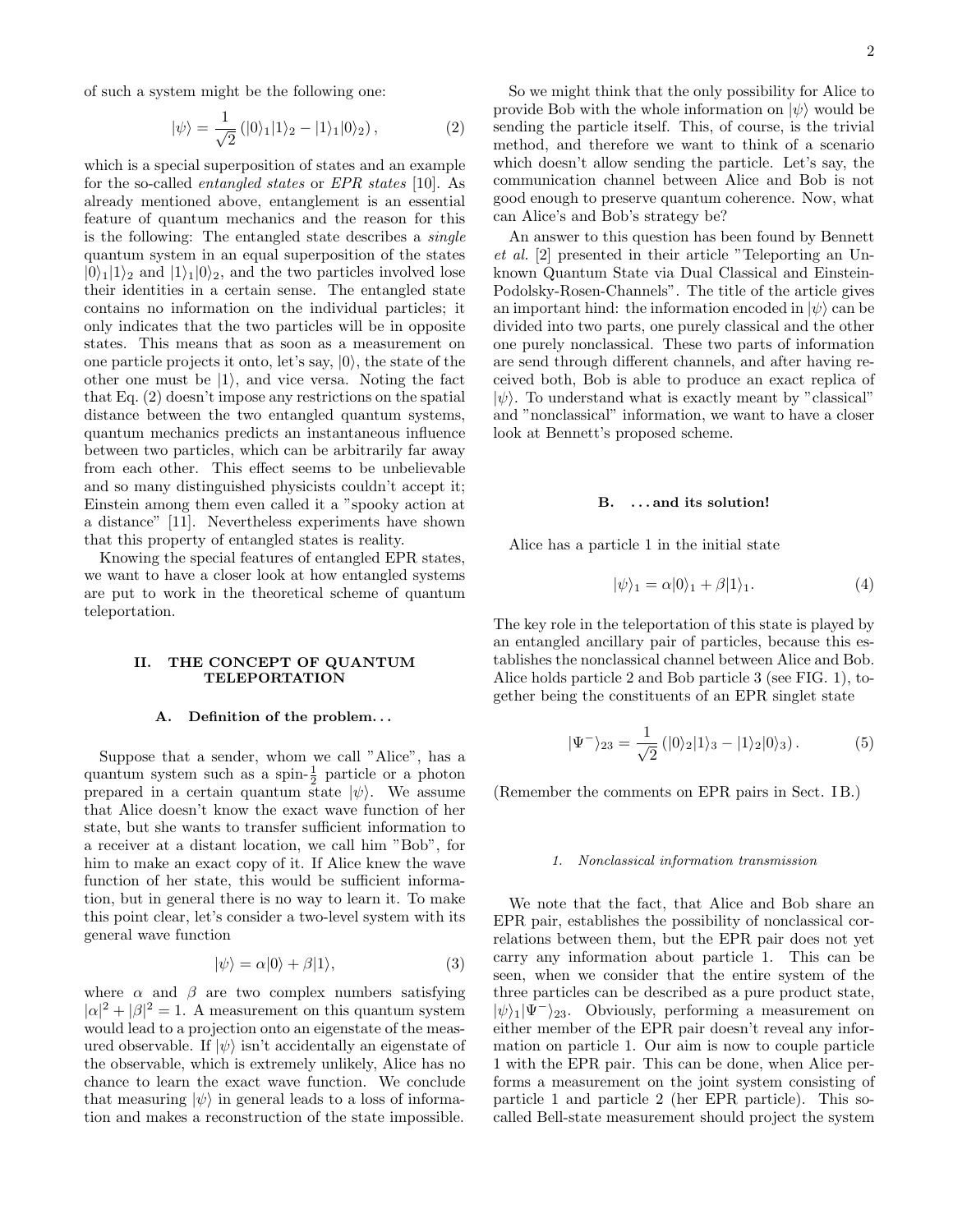

FIG. 1: Theoretical scheme. Alice has a quantum system, particle 1, in an initial state, which she wants to teleport to Bob. Alice and Bob also share an ancillary entangled pair, particle 2 and 3, produced by a so-called Einstein-Podolsky-Rosen (EPR) source. Alice performs a joint Bell-state measurement (BSM) on particles 1 and 2, projecting them onto one of the four possible Bell-states. After Alice having sent the outcome of her BSM to Bob as a piece of classical information, he can perform a unitary transformation (U) on particle 3, which changes its state into the initial state of particle 1.

onto one of the four maximally entangled Bell-states:

$$
|\Psi^{\pm}\rangle_{12} = \frac{1}{\sqrt{2}} (|0\rangle_{1}|1\rangle_{2} \pm |1\rangle_{1}|0\rangle_{2}),
$$
  

$$
|\Phi^{\pm}\rangle_{12} = \frac{1}{\sqrt{2}} (|0\rangle_{1}|0\rangle_{2} \pm |1\rangle_{1}|1\rangle_{2}).
$$
 (6)

These four states form a complete orthonormal basis, the Bell basis, for particles 1 and 2.

The complete state of the three particles before Alice's measurement is

$$
|\Psi\rangle_{123} = \frac{\alpha}{\sqrt{2}} (|0\rangle_1 |0\rangle_2 |1\rangle_3 - |0\rangle_1 |1\rangle_2 |0\rangle_3) + \frac{\beta}{\sqrt{2}} (|1\rangle_1 |0\rangle_2 |1\rangle_3 - |1\rangle_1 |1\rangle_2 |0\rangle_3).
$$
 (7)

In this equation, each product  $|\rangle_1|\rangle_2$  can be expressed in terms of the Bell basis, and so we can rewrite Eq. (7) as

$$
|\Psi\rangle_{123} = \frac{1}{2} \left[ |\Psi^-\rangle_{12} (-\alpha|0\rangle_3 - \beta|1\rangle_3) + |\Psi^+\rangle_{12} (-\alpha|0\rangle_3 + \beta|1\rangle_3) + |\Phi^-\rangle_{12} (\alpha|1\rangle_3 + \beta|0\rangle_3) + |\Phi^+\rangle_{12} (\alpha|1\rangle_3 - \beta|0\rangle_3) \right].
$$
\n(8)

From this equation we can conclude that, regardless of the unknown state  $|\psi\rangle_1$ , the four possible measurement outcomes of Alice's Bell-state measurement are equally likely, each occurring with probability 1/4. Moreover, Bob's particle 3 is influenced by the measurement. Quantum physics predicts that once the particles 1 and 2 are projected onto one of the four Bell-states, particle 3 is instantaneously projected into on of the four pure states superposed in Eq. (8). Denoting

$$
|0\rangle \equiv \left(\begin{array}{c} 1 \\ 0 \end{array}\right) \qquad \text{and} \qquad |1\rangle \equiv \left(\begin{array}{c} 0 \\ 1 \end{array}\right)
$$

 $\mathbb{R}^2$ 

these four pure states are, respectively,

$$
-|\psi\rangle_{3} \equiv -\begin{pmatrix} \alpha \\ \beta \end{pmatrix}, \quad \begin{pmatrix} -1 & 0 \\ 0 & 1 \end{pmatrix} |\psi\rangle_{3},
$$

$$
\begin{pmatrix} 0 & 1 \\ 1 & 0 \end{pmatrix} |\psi\rangle_{3}, \quad \begin{pmatrix} 0 & -1 \\ 1 & 0 \end{pmatrix} |\psi\rangle_{3}. \quad (9)
$$

#### 2. Classical information transmission

From Eq. (9) we see that each possible resultant state for Bob's EPR particle is related in a simple way to the original state  $|\psi\rangle_1$  which Alice wanted to teleport. In case of the first outcome, Alice measures  $|\Psi^-\rangle_{12}$  and Bob's state is the same as the original state except for an irrelevant phase factor, so Bob needs to do nothing further to produce a replica of Alice's unknown state. In the three other cases, Bob must apply one of the unitary transformations given in Eq. (9) to convert the state of particle 3 into the original state of particle 1. The important point now is, that Bob can just apply the right transformation, if he receives the result of the Bell-state measurement performed by Alice. And this piece of information, which is crucial for a successful teleportation, can only be transmitted via a classical communication channel. So the maximum speed of quantum teleportation is given by the *speed of light*, as we would have expected. Nevertheless quantum teleportation could happen over arbitrary distances: the nonclassical information transfer happens instantaneously regardless of the distance between the EPR particles; the duration of the classical information transmission depends on the method and the distance.

While Bob, after a successful teleportation, has an exact replica of the initial state  $|\psi\rangle_1$ , Alice, on the other hand, is left with particles 1 and 2 in one of the states  $|\Psi^{\pm}\rangle_{12}$  or  $|\Phi^{\pm}\rangle_{12}$ , without any trace of the original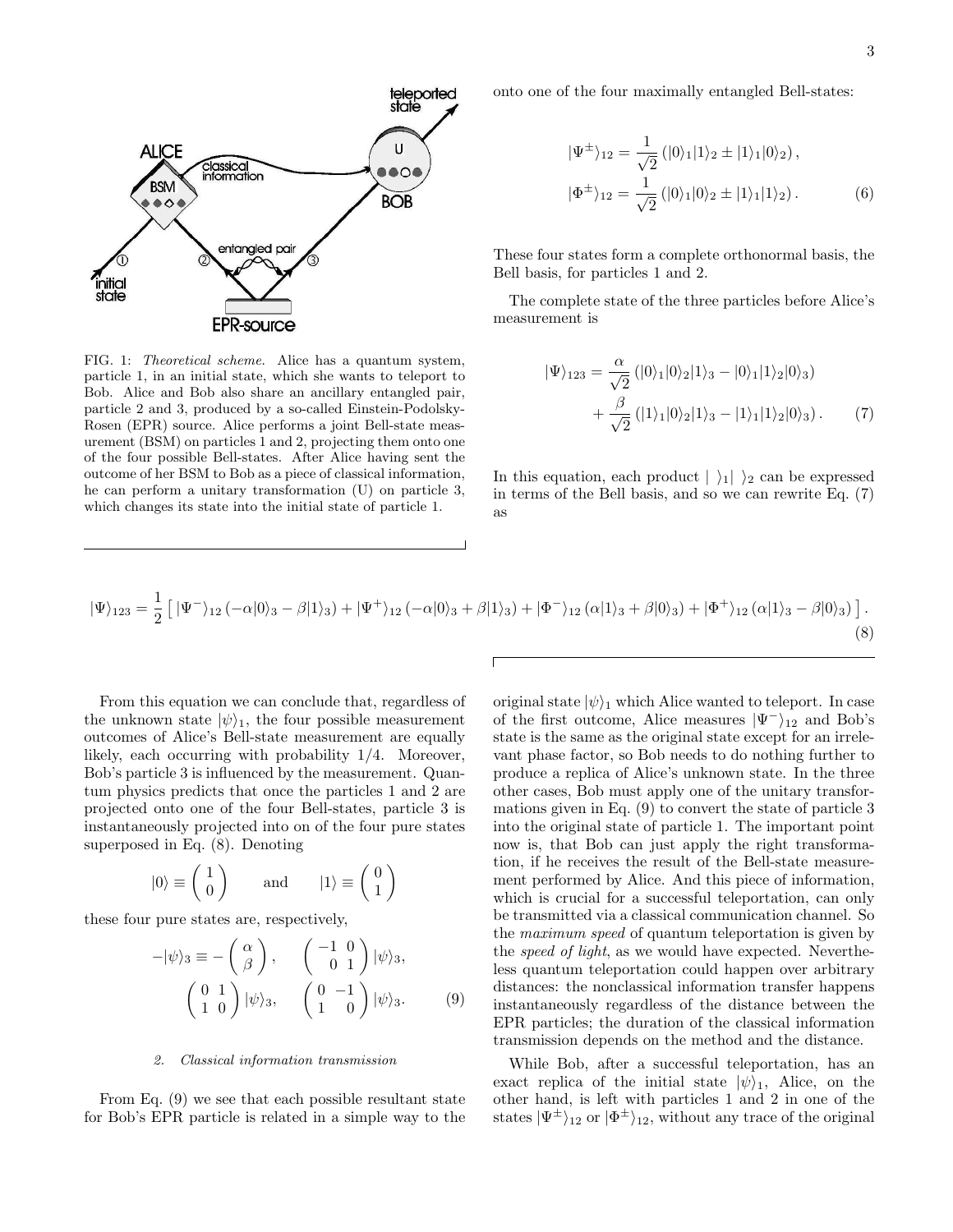

FIG. 2: Experimental setup. A pulse of ultraviolet light passes through a non-linear crystal and creates the ancillary pair of entangled photons 2 and 3. The pulse is reflected by a mirror and again passes through the crystal creating another pair of photons. One of them will be prepared in the initial state of photon 1, the other one can serve as a trigger, indicating that a photon to be teleported is on its way. Alice looks for coincidences behind the beam splitter (BS) where the initial photon 1 and photon 2 are superposed. If they are indistinguishable, they interfere. After having received a classical information that Alice measured a coincidence at the detectors f1 and f2 corresponding to the  $|\Psi^-\rangle_{12}$  Bell-state, Bob knows that photon 3 has been converted into the initial state of photon 1. He checks this by using polarization analysis with the polarizing beam splitter and the detectors d1 and d2.

state  $|\psi\rangle_1$ . Therefore particle 3, now being in the state  $|\psi\rangle_3 = \alpha|0\rangle_3 + \beta|1\rangle_3$ , is not a clone of particle 1, but can be legitimately regarded as the teleported particle 1.

We conclude the theoretical discussion of quantum teleportation with the remark that the whole scheme presented above is only possible, because the Bell-state measurement does not reveal any information on the properties of any of the particles. So, we've surmounted the problem we discussed in Sect. II A.

# III. EXPERIMENTAL REALIZATION

The core of quantum teleportation is the production and measurement of entangled states; these are the most challenging tasks for an experimental realization limiting the range of possible two-level systems. In 1997 Zeilinger et al. [3–6] succeeded in the first experimental demonstration of quantum teleportation transferring polarization states from one photon onto another. At that time there were only very few experimental techniques allowing the preparation of entangled states, and there was no experimentally realized procedure to identify all four Bellstates for any quantum system. However, entangled pairs of photons could readily be generated by so-called type-II parametric down-conversion and be projected onto at

least two of the four Bell-states using two-photon interferometry.

By the time the range of experimental realizations has broadened, because new entanglement techniques have been found (e.g. atom entanglement based on cavity quantum electrodynamics, ion entanglement in electromagnetic Paul traps [6, 7], etc). Some of them even make unconditional teleportation feasible allowing the identification of every Bell-state. Nevertheless we want to report on Zeilinger's experiment in some detail, because this group pioneered the field of experimental quantum teleportation.

### A. A Source of Entangled Photons

The process of spontaneous parametric downconversion provides mechanisms by which pairs of entangled photons can be produced with reasonable intensity and in good purity. In this technique, inside a crystal with nonlinear electric susceptibility, an incoming pump photon can decay with relatively small probability into two photons in a way that energy and momentum inside the crystal are conserved:

$$
\omega_p = \omega_1 + \omega_2
$$

$$
\mathbf{k}_p = \mathbf{k}_1 + \mathbf{k}_2
$$

Zeilinger et al. used so-called type-II parametric downconversion. In this process the polarization entangled state is produced directly out of a nonlinear BBO-crystal (beta barium borate). If an incoming pump photon decays spontaneously, the two down-converted photons are polarized orthogonally, but have the same energy [12] (see Fig. 3). Each photon is emitted into a cone such that the momenta of the two photons always add up to the momentum of the pump photon. The essential part of the setting are the intersection lines of the cones, because along these lines, the polarization of neither photon is defined (see Fig. 4). We only know that the two photons have to have different polarizations. This is the essential feature to achieve entanglement, for a measurement on each of the photons separately is totally random and gives vertical or horizontal polarization with equal probability. But once a photon, e.g. photon A, is measured, the polarization of the other photon is orthogonal! If we choose  $|H\rangle$  and  $|V\rangle$  as a basis, we get the following entangled state in the case of type-II parametric down-conversion [13]:

$$
|\psi\rangle_{AB} = \frac{1}{\sqrt{2}} (|H\rangle_A |V\rangle_B - |V\rangle_A |H\rangle_B). \tag{10}
$$

## B. The Bell-state Analysis

We can see from Fig. 2 that not only the entangled photon pair is produced in the BBO-crystal, but also another pair of photons. The upper photon of this second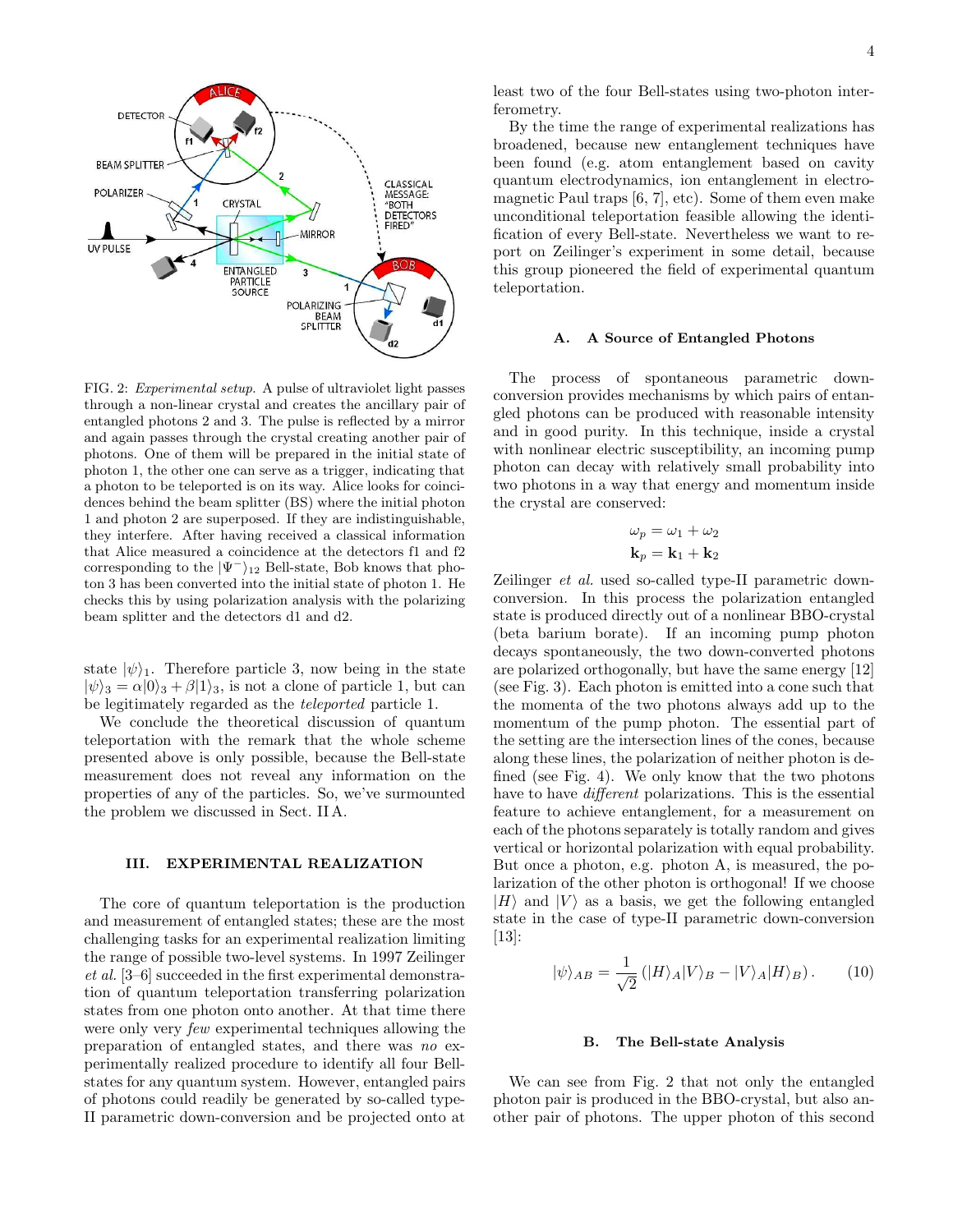

FIG. 3: Principle of type-II parametric down-conversion. Inside a nonlinear crystal (here: beta barium borate (BBO)) an incoming pump photon can decay spontaneously into two photons. These photons are polarized orthogonally to each other. Each photon is emitted into a cone and the photon on the top cone is vertically polarized while its counterpart exactly opposite in the bottom cone is horizontally polarized. Along the intersection line of the two cones the polarizations are undefined; all that is known is that they have to be orthogonal, which results in polarization entanglement between the two photons in beams A and B.



FIG. 4: Type-II down-conversion light as seen through a narrow-band filter. The two rings are the ordinary and extraordinary cones of light rays. Along the intersecting directions, which are cut out by irises, we observe unpolarized light.

pair is prepared in a specific polarization state by the polarizer, then being photon 1 to be teleported, whereas the lower one can serve as a trigger, indicating that photon 1 is under way.

Now we arrive at the problem of performing a Bellstate analysis on photon 1 and photon 2. To achieve projection of photons 1 and 2 onto a Bell-state, we have to make them indistinguishable. To achieve this indistin-



FIG. 5: Standard beam splitter. The beam splitter transforms two input spatial modes  $(a, b)$  into two output spatial modes  $(c, d)$ .



FIG. 6: Two photons incident on the beam splitter, one from each side. There are four possibilities how the two photons can leave the beam splitter.

guishability, we exploit the two-photon interference effect at a 50:50 standard beam splitter. The beam splitter has two spatial input modes  $a$  and  $b$  (see Fig. 5).

Quantum mechanically the action of the beam splitter on the input modes can be written as

$$
|a\rangle \rightarrow \frac{i}{\sqrt{2}}|c\rangle + \frac{1}{\sqrt{2}}|d\rangle,
$$
  

$$
|b\rangle \rightarrow \frac{1}{\sqrt{2}}|c\rangle + \frac{i}{\sqrt{2}}|d\rangle,
$$
 (11)

where, e.g.  $|a\rangle$  describes the spatial quantum state of a photon in input mode a. Eq. (11) describes the fact that the photon can be found with equal probability (50%) in either of the output modes  $c$  and  $d$ , no matter what the input mode was. The factor i corresponds physically to a phase jump upon reflection at the semi-transparent mirror [14].

Now we want to consider what happens at the beam splitter with two incident photons, say, photon 1 in input beam a and photon 2 in input beam b. Suppose that photon 1 is in polarization state  $\alpha|H\rangle_1 + \beta|V\rangle_1$ and photon 2 in  $\gamma |H\rangle_2 + \delta |V\rangle_2$  (with  $|\alpha|^2 + |\beta|^2 = 1$ and  $|\gamma|^2 + |\delta|^2 = 1$ ). Each photon has the same 50:50probability of being transmitted or reflected. Thus four different possibilities arise (see Fig. 6):

(1) Both photons are reflected, (2) both photons are transmitted, (3) the upper photon is reflected, the lower one is transmitted, and (4) the upper one is transmitted and the lower one is reflected. Each case occurs with the same probability, and one has to investigate now, whether any interference effects are observed. For distinguishable photons, which behave therefore like classical particles, no interference arises and we thus arrive at the prediction that in two of the cases, i.e. with probability  $p = 0.5$ , the two particles end up in different output ports and, with the probability  $p = 0.25$ , both end up in the upper output beam and, with the same probability  $p = 0.25$ , they end up in the lower output beam.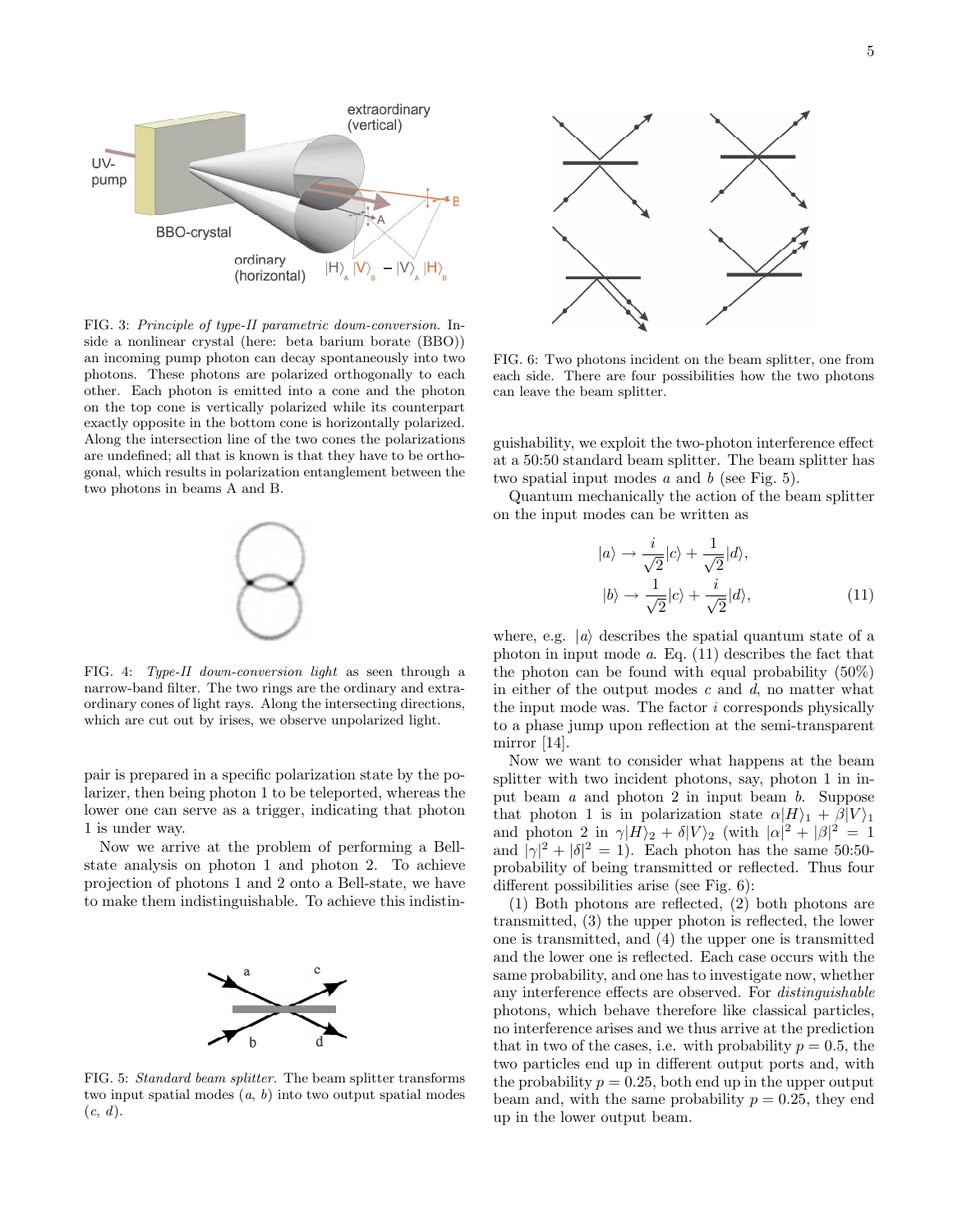Let us now assume that the photons are quantum mechanically indistinguishable. Then we can't, not even in principle, decide which of the incident particles ended up in a given output port. Therefore we have to consider coherent superpositions of the amplitudes for these different possibilities. We start with the input state

$$
|\psi_i\rangle = (\alpha|H\rangle_1 + \beta|V\rangle_1)|a\rangle_1(\gamma|H\rangle_2 + \delta|V\rangle_2)|b\rangle_2. (12)
$$

When passing the beam splitter the spatial modes undergo the transformation given by Eq. (11). So the state in Eq. (12) evolves into

$$
|\psi_f\rangle_{12} = \frac{1}{\sqrt{2}} \left( \alpha |H\rangle_1 + \beta |V\rangle_1 \right) (i|c\rangle_1 + |d\rangle_1)
$$
  
 
$$
\times \frac{1}{\sqrt{2}} \left( \gamma |H\rangle_2 + \delta |V\rangle_2 \right) (|c\rangle_2 + i|d\rangle_2)
$$
 (13)

Because photons 1 and 2 are indistinguishable after pass-

ing through the beam splitter, the total two-photon state, including both the spatial and the polarization part, has to obey bosonic quantum statistics. This means that the outgoing state has to be symmetric under exchange of the labels 1 and 2. So we symmetrize the state  $|\psi_f\rangle_{12}$  by writing

$$
|\psi_f\rangle = \frac{1}{\sqrt{2}} \left( |\psi_f\rangle_{12} + |\psi_f\rangle_{21} \right) \tag{14}
$$

with

$$
|\psi_f\rangle_{21} = \frac{1}{\sqrt{2}} \left( \alpha |H\rangle_2 + \beta |V\rangle_2 \right) (i|c\rangle_2 + |d\rangle_2)
$$
  
 
$$
\times \frac{1}{\sqrt{2}} \left( \gamma |H\rangle_1 + \delta |V\rangle_1 \right) (|c\rangle_1 + i|d\rangle_1).
$$
 (15)

After insertion of Eqs. (13) and (15) into Eq. (14) and some calculation, we get

$$
|\psi_{f}\rangle = \frac{1}{2\sqrt{2}} [(\alpha\gamma + \beta\delta) (|H\rangle_{1}|H\rangle_{2} + |V\rangle_{1}|V\rangle_{2}) \cdot i (|c\rangle_{1}|c\rangle_{2} + |d\rangle_{1}|d\rangle_{2} + (\alpha\gamma - \beta\delta) (|H\rangle_{1}|H\rangle_{2} - |V\rangle_{1}|V\rangle_{2}) \cdot i (|c\rangle_{1}|c\rangle_{2} + |d\rangle_{1}|d\rangle_{2} + (\alpha\delta + \beta\gamma) (|H\rangle_{1}|V\rangle_{2} + |V\rangle_{1}|H\rangle_{2}) \cdot i (|c\rangle_{1}|c\rangle_{2} + |d\rangle_{1}|d\rangle_{2} + (\alpha\delta - \beta\gamma) (|H\rangle_{1}|V\rangle_{2} - |V\rangle_{1}|H\rangle_{2}) \cdot (|d\rangle_{1}|c\rangle_{2} - |c\rangle_{1}|d\rangle_{2}).
$$
\n(16)

Of course, this equation requires some discussion, but we will see that it allows us to easily project the two-photon state onto two of the four Bell-states

$$
|\Psi^{\pm}\rangle_{12} = \frac{1}{\sqrt{2}} (|H\rangle_{1}|V\rangle_{2} \pm |V\rangle_{1}|H\rangle_{2}),
$$
  

$$
|\Phi^{\pm}\rangle_{12} = \frac{1}{\sqrt{2}} (|H\rangle_{1}|H\rangle_{2} \pm |V\rangle_{1}|V\rangle_{2}).
$$
 (17)

It is just these states that we find in the middle column of Eq. (16). Having a closer look at the last line of Eq. (16), we see the state  $|\Psi^{-}\rangle_{12}$  and realize that the two photons have this state, if, and only if they proceed in different output modes after the beam splitter. So Bell-state  $|\Psi^-\rangle_{12}$  can clearly be identified, if detectors on both sides of the beam splitter fire simultaneously. For a full Bellstate analysis, we need a way to distinguish between the three other states  $|\Psi^+\rangle_{12}$ ,  $|\Phi^-\rangle_{12}$  and  $|\Phi^+\rangle_{12}$ . But we find, that it is only the state  $|\Psi^{-}\rangle_{12}$  which can additionally be identified, because, while emerging on the same side of the beam splitter, the photons still are polarized orthogonally. Thus we have seen that two-photon interference effects allow us to clearly identify two of the four Bell-states via two-fold coincidence analysis at detectors behind the beam splitter.

## C. The Experiment

For reasons of practical convenience Zeilinger et al. only analyzed the projection onto  $|\Psi^-\rangle_{12}$ . As we found out in the previous section, this corresponds to detecting a coincidence between the two detectors at the different output ports of the beam splitter (in Fig. 2 see detectors f1 and f2), and due to Eq. (16) this means that in one out of four cases a projection onto  $|\Psi^-\rangle_{12}$  takes place. Furthermore, we have already derived in Sect. IIB1 that projecting the photons 1 and 2 onto  $|\Psi^-\rangle_{12}$ instantaneously transforms photon 3 into the initial state of photon 1. We note with emphasis that although only one of the four Bell-states is identified in the experiment, teleportation is successfully achieved nevertheless, albeit only in a quarter of the cases.

The experimental Bell-state analysis is an extremely sensitive point, because it relies on the interference of two independently created photons. A projection onto a Bell-state can thus only be successful, if good spatial and temporal overlap at the beam splitter is guaranteed. That means all kinds of Welcher-Weg-information for the photons 1 and 2 must be erased. This is achieved by increasing the coherence times of the interfering photons to become much longer than the time interval within which they are created. In the experiment ultraviolet laser pulses with a duration of 200fs are used to create the photon pairs. In front of the detectors f1 and f2 narrow bandwidth filters ( $\Delta \lambda = 4.6$ nm) are placed. These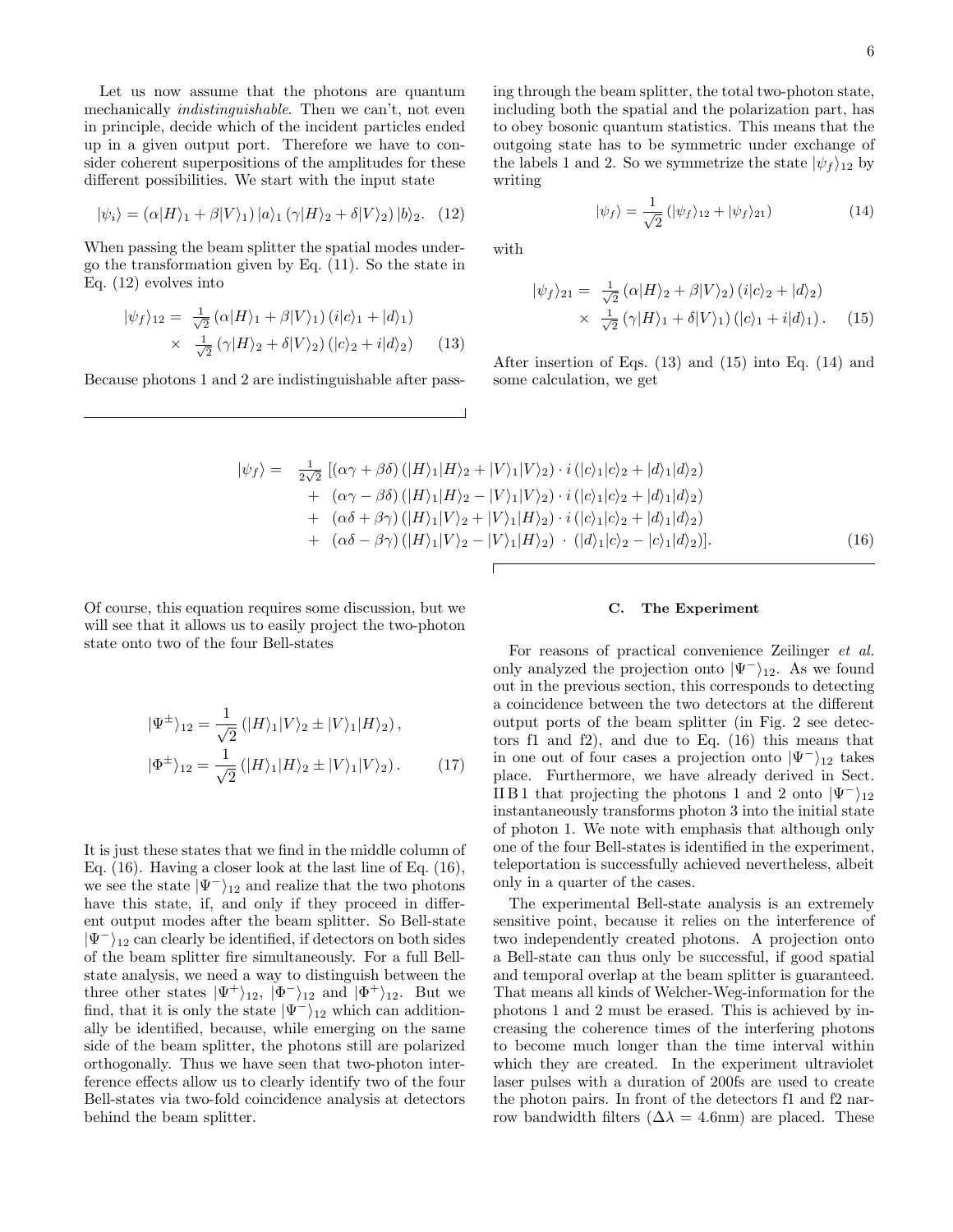

FIG. 7: Theoretical prediction for the three-fold coincidence probability between the two Bell-state detectors (f1, f2) and the detectors analyzing the teleported state. The signature of teleportation of a photon polarization state at  $+45^{\circ}$  is a dip to zero at zero delay in the three-fold coincidence rate with the detector analyzing -45◦ (d1f1f2) (a) and a constant value for the detector analyzing  $+45^{\circ}$  (d2f1f2) (b). The shaded area indicates the region of teleportation.

produce a coherence time of about 500fs, which is sufficiently longer than the pump pulse duration.

To prove experimentally that an arbitrary quantum state can be teleported, one has to show that teleportation works on a complete basis, i.e. a set of states into which any other state can be decomposed. A basis for polarization states has just two components, for example one could choose horizontal and vertical polarization. But because horizontal and vertical polarization are somehow preferred directions in the experimental setup, for the sake of greater generality, Zeilinger et al. demonstrated teleportation for the two states linearly polarized at  $-45^{\circ}$  and  $+45^{\circ}$  [15].

### D. The Results

In the first experiment photon 1 was polarized at  $+45°$ . Teleportation should work as soon as photon 1 and photon 2 are detected in the  $|\Psi^-\rangle_{12}$  state, which occurs in one of four cases. The  $|\Psi^{-}\rangle_{12}$  state is identified by recording a coincidence between the two detectors f1 and f2, placed behind the beam splitter (see Fig. 2).

If a f1f2 coincidence is detected, then photon 3 should be polarized at  $+45^\circ$ . The polarization of photon 3 is experimentally checked by passing it through a polarizing beam splitter selecting  $+45^{\circ}$  and  $-45^{\circ}$  polarization. To demonstrate teleportation only detector d2 at the  $+45°$ output should fire, f1f2 coincidence provided. So, recording a three-fold coincidence d2f1f2  $(+45^{\circ}$  analysis) together with the absence of a three-fold coincidence d1f1f2



FIG. 8: Experimental results. Measured three-fold coincidence rates d1f1f2  $(-45^{\circ})$  and d2f1f2  $(+45^{\circ})$  in the case that the photon state to be teleported is polarized at  $+45^{\circ}$  ((a) and  $(b)$  or at -45°  $((c)$  and  $(d)$ ). The coincidence rates are plotted as a function of the delay between the arrival of photon 1 and 2 at Alice's beam splitter. These data, compared with Fig. 7, confirm teleportation for an arbitrary state.

is a proof that the polarization of photon 1 has been teleported to photon 3.

The temporal overlap between photons 1 and 2 is changed in small steps by changing the delay between the first and second down-conversion which is achieved by translating the retroreflection mirror (see Fig. 2). In this way the region of temporal overlap can be scanned.

Outside the region of teleportation photon 1 and 2 each will go either to f1 or to f2 independent from each other. The probability of having a coincidence between f1 and f2 is therefore 50% (as deduced in Sect. III B), which is twice as high as inside the region of teleportation. Then photon 3 should not have a well-defined polarization, because it is part of an entangled pair. Therefore, d1 and d2 both have a 50% chance of receiving photon 3. This yields a 25% probability both for the -45◦ analysis and for the  $+45°$  analysis outside the region of teleportation. On the other hand, successful teleportation of the  $+45°$ state is characterized by a decrease to zero in the -45<sup>°</sup> analysis and a constant value in the  $+45°$  analysis. The above argument is summarized in Fig. 7 as a theoretical prediction in case teleportation works as expected.

If teleportation didn't work as expected, the prediction would be different. In any case, at zero delay there is a decrease to half in the coincidence rate for the two detectors f1 and f2 of the Bell-state analyzer. But if the polarization of photon 3 was completely uncorrelated to the others, the graphs of the three-fold coincidence should also show this dip to half in both the -45° and the  $+45^{\circ}$  analysis.

The experimental results of Zeilinger et al. are presented in Fig. 8. Comparing the graphs with the the